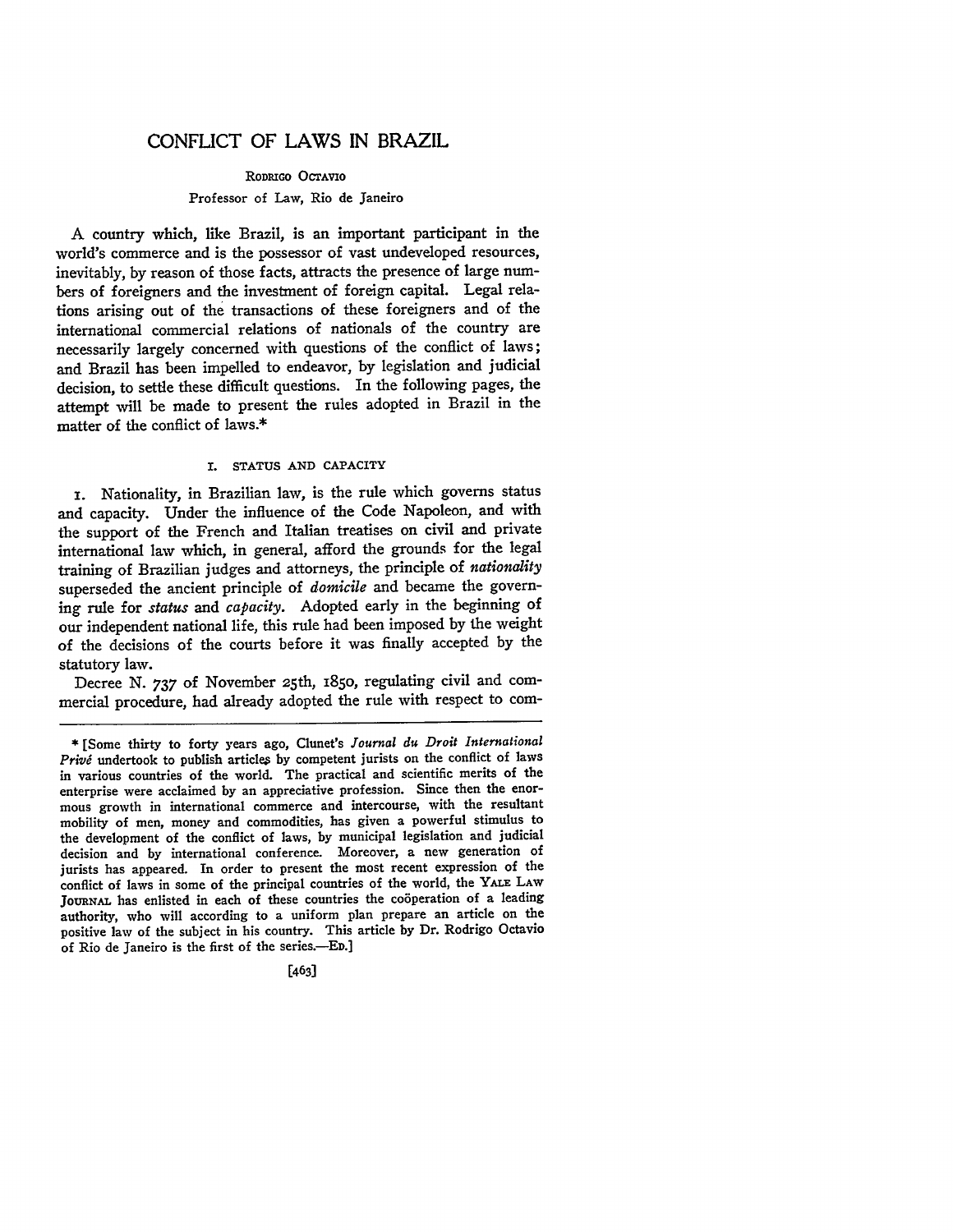mercial laws and usages. But this principle was introduced in so many different phases of legislation, that Carlos de Carvalho, in his *New Consolidation of Civil Laws,'* Art. **25,** believed himself authorized to consider such to be the general rule.

This view has been recently confirmed by the Civil Code, promulgated in 1917, which in Art. 8 enacts that "the law of the nationality of the person shall determine his civil capacity."

However, the law of the place of *domicile,* or if the person has no domicile, then the law of the place of *residence,* will be applied, as subsidiary principles, whenever:

(a) a person has no nationality, or

(b) such person should be considered by two different countries as subjects of each of them, by reason of the conflict of the *Jus soli* with the *jus sanguiniis.*

But should Brazil be one of these countries, the Brazilian law prevails (Civil Code, Art. **9).**

**2.** *Change of domicile* has no effect upon *status and capacity.* It is dear, however, that if a Brazilian citizen acquires a domicile in a foreign country where status and capacity are governed by the principle of domicile, such change affects his status and capacity in the country where the new domicile was acquired, after it has been legally established. The conflicts between the law of the nationality of a person and the law of his new domicile give rise to the most difficult problems in the sphere of the doctrines of private international law, which are not as yet settled in Brazil by law and jurisprudence. The same is not true, however, as regards *change of nationality,* which, as is generally accepted, makes the newly naturalized citizen subject in all respects to the civil law of his new country.

The Federal Constitution of Brazil in providing in Art. 69, sec. 6 that naturalization abroad is a legal way to lose Brazilian nationality, has thereby accepted the rule by which a naturalized citizen by such naturalization becomes emancipated from the authority of his country of origin. He is not, however, released from the duties contracted by him before naturalization.<sup>2</sup> Applying these principles: any question concerning status and capacity of naturalized citizens is, after such naturalization, governed by the law of their new country, without prejudicing, however, any rights vested before the naturalization, under the law of the country of origin. **.It** is a principle well recognized by decisions of Brazilian courts that "the personal status **of** one who renounces his nationality and becomes a citizen of another country, is to be determined, after the date of the act, by the laws of the country

<sup>&#</sup>x27;Carlos de Carvalho, *Nova Consolidavab* das *Leis Civis.*

<sup>&#</sup>x27;Decree **N.** 6948, May i8th, i9o8, art. **3.**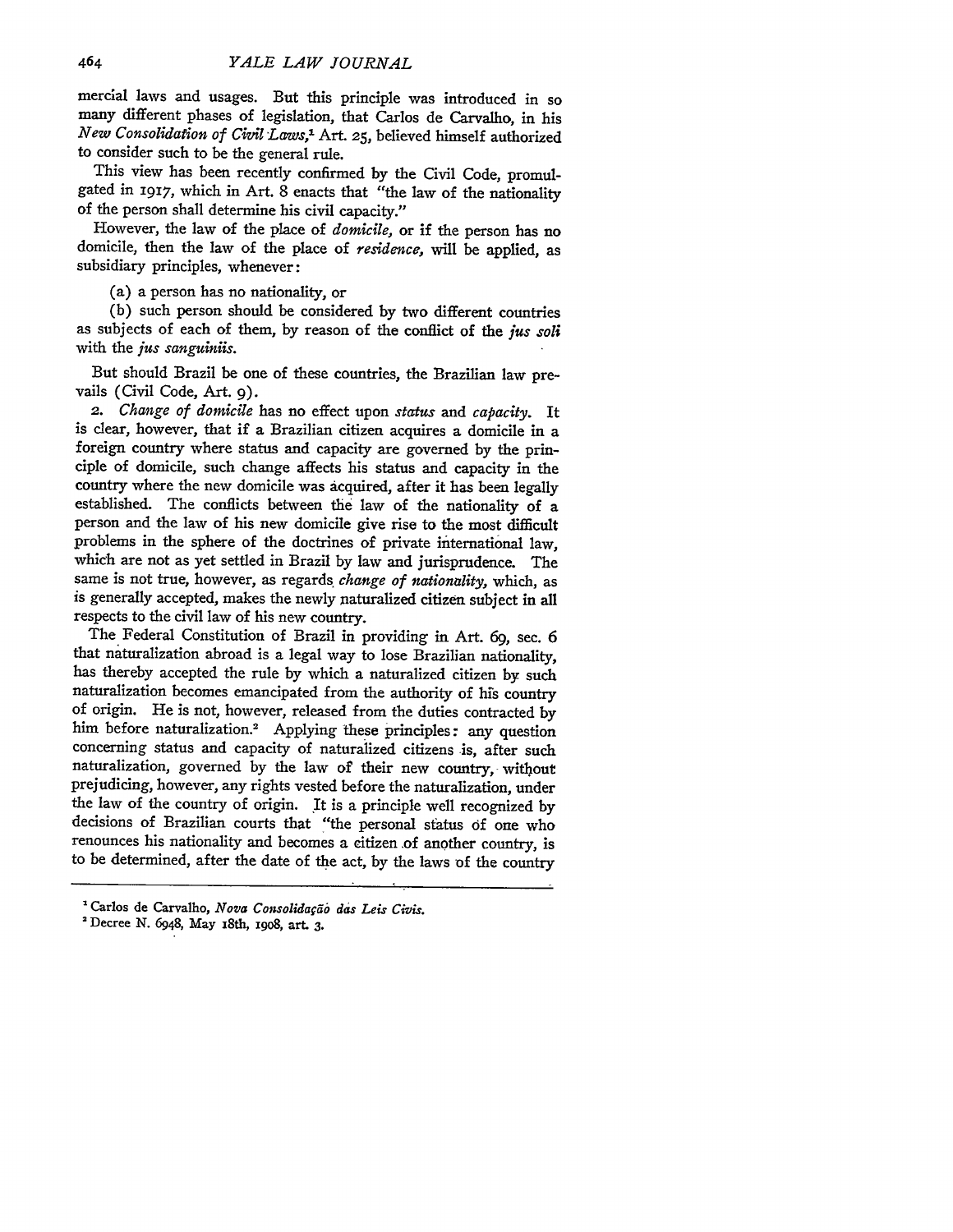of adoption."3 The case where one seeks to change his domicile or his nationality for the purpose of evading some provision of the domestic laws, must, however, be considered. In such instance, if the *fraus legis* is followed by re-acquisition of the first domicile or nationality, the acts done in accordance with the laws of the temporary domicile or nationality will be regarded as having no legal effect, .should they be in conflict with the imperative law of the first domicile or nationality.

#### **II. THE FORM** OF **LEGAL ACTS**

(I) In Brazil *locus regit actum* is the legal rule to be applied to the *form* of legal acts. Art. ii, of the Introduction to the Civil Code, expressly declares that the "extrinsic form of public or private acts is to be governed by the law of the place in which they are done"; this principle being already established in the Old Ordinances of the Kingdom *(Ordenafes do Reino)* decreed by Phillip II, in 1603, for the use of Portugal and its possessions.

**(2)** The terms of this legal rule seem to give it a mandatory character; and such is the opinion expressed by Professor Merea, of Coimbra University,<sup>4</sup> in his commentaries to the Civil Code. Clovis Bevilaqua, however, the author of the Code, maintains that the rule must be considered as optional.<sup>5</sup> Nor do other text-writers who have written commentaries on the Code, by any means establish the mandatory character of the rule.<sup>6</sup>

Decree N. 737 of 1850 provides that all legal acts performed in foreign countries in accordance with their respective laws shall be entitled to full faith and credit.

#### III. PROPERTY

Brazilian law has not accepted the rule established in Art. 3, item **<sup>2</sup>** of the Code Napoleon, which is based on the classical theory of status and which subjects immovable property to the territorial law and movable property to the personal law. The old maxim *mobilia sequunfur personam* does not therefore hold good in Brazil, where property of any nature is governed by the *lex rei sitae.7*

The general application of this rule must be construed as relating to the property *uti singulis;* because, as will be shown, property *uti universitatis* may be governed by the personal law of the owner.

**<sup>&#</sup>x27;** Lafayette, *Projecto de Codigo de Direito Internacional Privado,* Art. **14.**

*<sup>&</sup>quot; Codigo Civil Brazileiro anotado,* Lisboa, **1917.**

**<sup>5</sup>** *1 Commentaries, 127.*

<sup>&</sup>lt;sup>6</sup> Spencer Vampré, João Luiz Alves, Eduardo Espinola.

**<sup>&#</sup>x27;** Civil Code, Introduction, Art. io.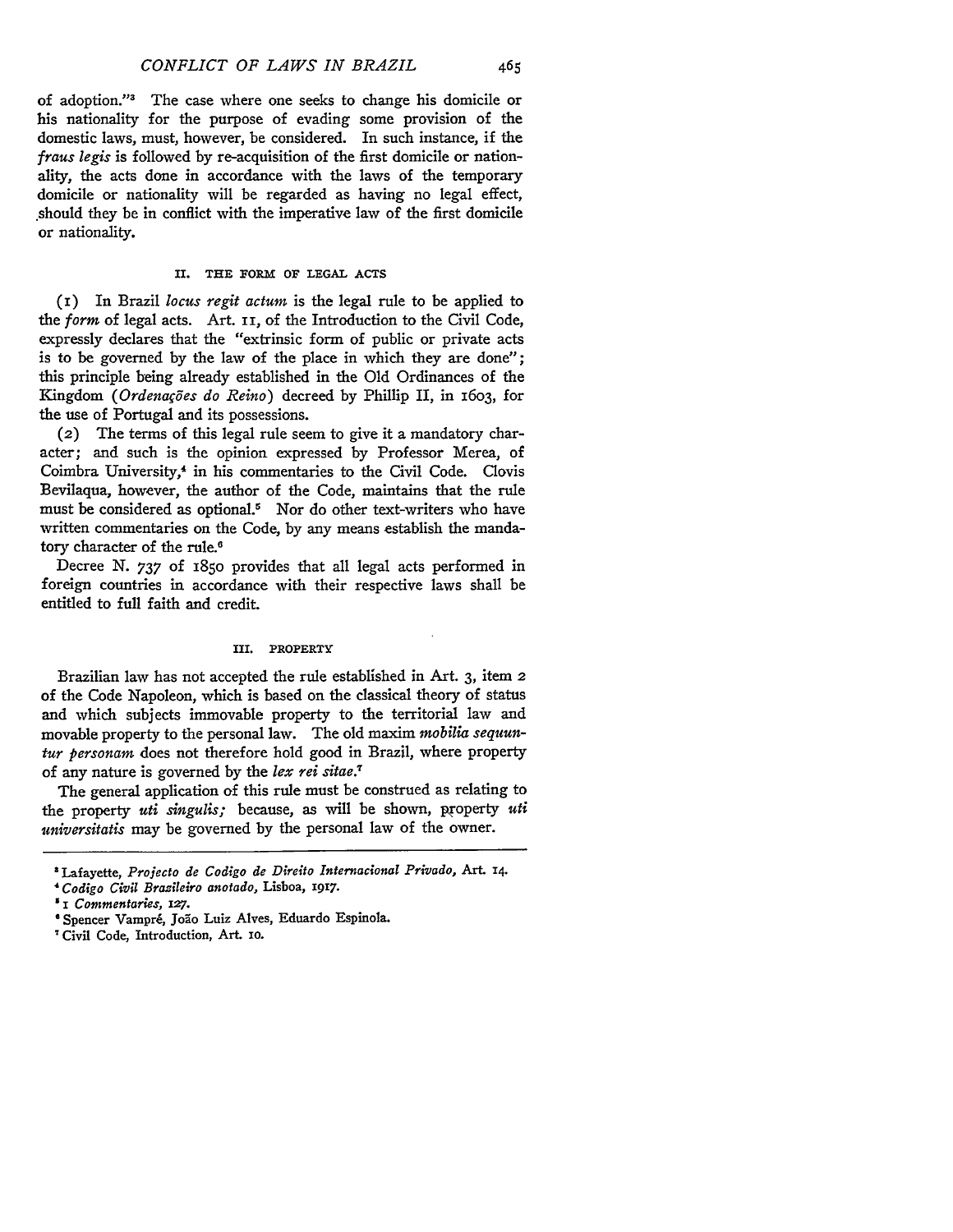Such general rule being established, there are, however, certain distinctions to be noted.

#### *i. Immovables*

(a) The *lex rei sitae* is applicable to immovable property situated in Brazil. Real property located in foreign countries, as far as Brazilian law is concerned, is also governed by the *lex rei sitae,* if considered *uti singulis.*

(b) As regards immovable property, the *lex rei sitae* does not govern capacity. Capacity acquired according to the personal law of the actor will be considered as good with respect to immovable property located in Brazil. For instance: Brazilian law requires the wife's consent in order that real estate may be sold; however, real estate located in Brazil and owned by an Italian subject may be sold, by means of a deed made in Brazil, by the husband alone, no matter whether the wife has agreed to it or not, since the husband's capacity is to be determined by the Italian law.8

(c) The *lex rei sitae* is also applied in Brazil to the formal execution of deeds relative to immovable property. Such instruments are to be governed by the Brazilian law.9

In accordance with this imperative enactment, a deed relating to immovable property located in Brazil, or to mortgages of the same, made in foreign countries, must necessarily be ratified in the Brazilian language, by another deed made before a notary public; all formalities prescribed by the Brazilian law being complied with. The *lex rei sitae* in this case excludes the maxim *locus regit actum.*

### 2. *Movables*

(a) The *lex rei sitae* is applicable to movable property situated in Brazil; if such property is situated in foreign countries, it shall also be held to be governed, according to the Brazilian law, by the *lex rei sitae,* if considered *uti singulis.*

(b) Movable property personal to the owner will, however, remain subject to his personal law; such as

(i) movables which he always carries with him, and

(2) movables to be transported to other places.10

The law also provides that whenever the situation of movable property is changed during the course of a real action dealing with that property, the latter will remain subject to the law of the place where it was situated at the beginning of the suit.<sup>11</sup>

**<sup>821</sup>** *Revista de Direito,* **194.** Decision of Supreme Court of **S.** Paulo, December **3, 1910. Civil** Code, Introduction, art. **13,** sole sec. nos. **3** and 4.

*<sup>&</sup>quot;Ibid.* Art. *io.*

<sup>&</sup>lt;sup>11</sup> *Ibid.* Art. 10, sole sec.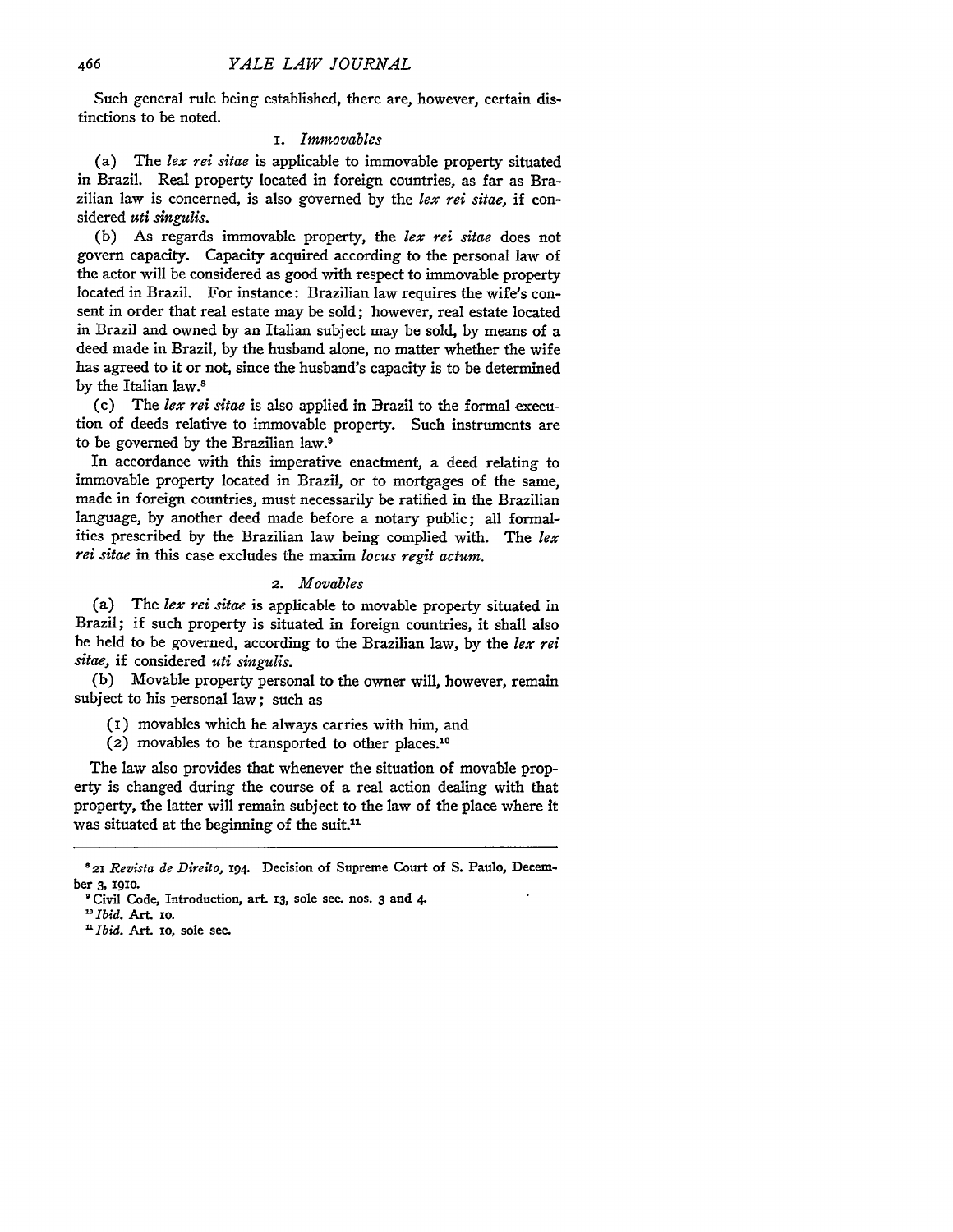467

(c) The rule *locus regit actum* may govern the formal execution of instruments relating to movable property, provided the *lex rei sitae* does not establish any peculiar form for such instruments, as for instance, in case of transfer of shares of stock made out to a named person.

The validity and the legal effect of the act are, however, to be determined by the laws of the situs, since Brazilian law expressly enacts that movable property is to be governed by the law of its situation.

### *3. Mortgages*

By Brazilian law a mortgage is an act peculiar to immovable property and as such is governed by the rule applicable to immovable property.12

### *4. Executory Contracts*

An executory contract for the conveyance of immovable property situated in Brazil, or in a foreign country, is

(a) as regards *capacity,* to be determined by the personal law of the contractor,

(b) as regards *form* to be governed by the Brazilian law, the maxim *locus regit actum* being with respect to acts relating to immovable property displaced by the *lex rei sitae.*

(c) as regards *substantive validity and effects,* to be governed by Brazilian law,<sup>13</sup> this being an exception to the provision enacted in Art. **13** of the Civil Code (Introduction), which directs that the substantive validity and effects of contracts are governed by the *lex loci actus.*

(d) as regards interpretation, to be governed by Brazilian law, the law which generally governs all acts relating to immovable property.

### IV. OBLIGATION

### *I. Contracts*

(a) The *creation* of a contract is governed

(I) as regards *capacity,* by the personal law of the contracting party;

(2) as regards *form,* by the maxim *locus regit actum,* except as to obligations concerning real estate and mortgages;

**(3)** as regards *substantive validity,* by the *lex loci actus,14* provided the contract does not offend the national sovereignty of Brazil, her public policy or good morals.15

The will of the parties, however, may interfere in such a case, and

*'Ibid.* Art. **17.**

*<sup>&</sup>quot;Ibid.* Art. **13,** sole sec. n. 4. *' Ibid.* Art. **13,** sole sec.

**<sup>&</sup>quot;** Civil Code, Art. **13.**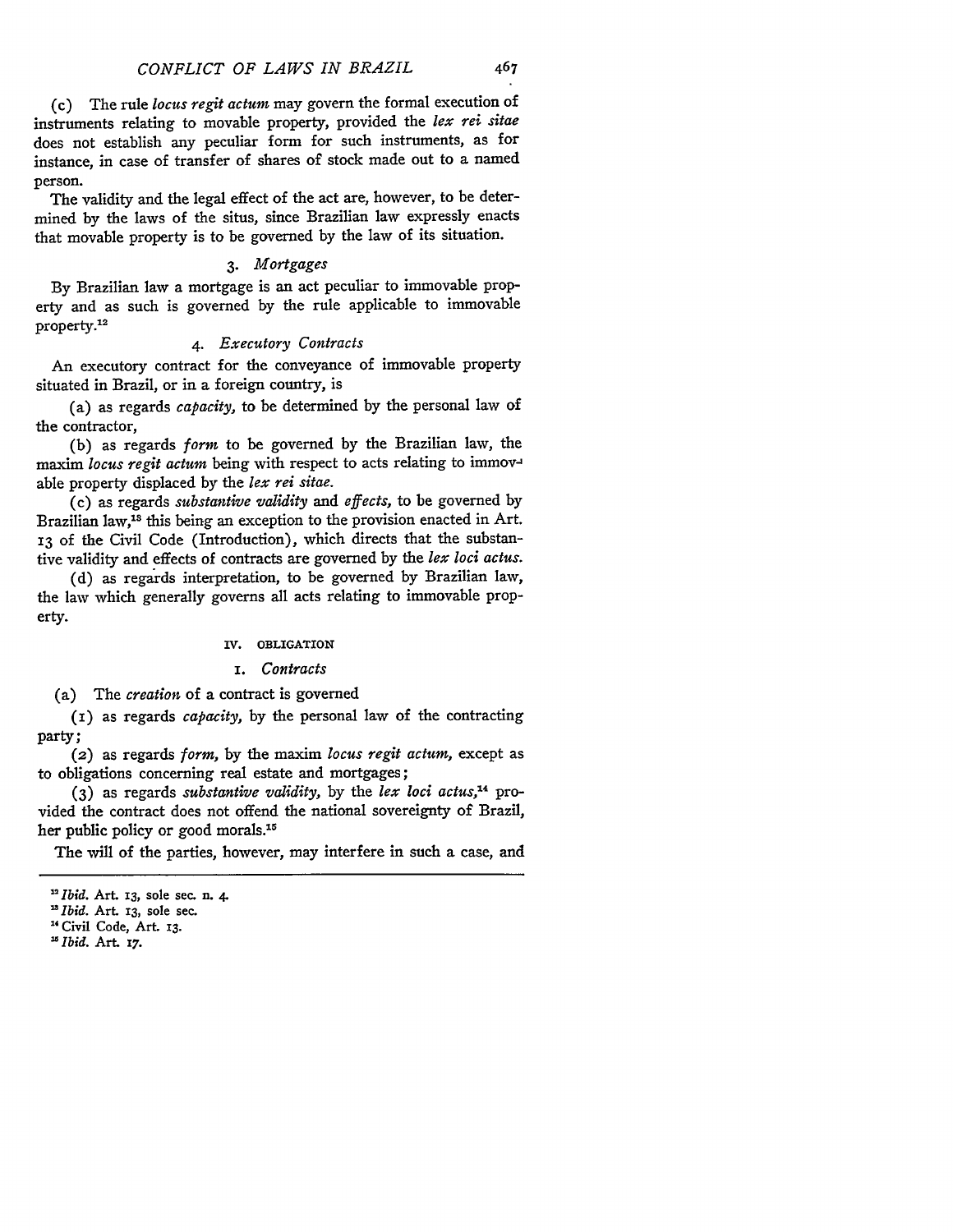the parties' election of the law governing the *substantive validity* of the contract will be respected.<br>(b) The *interpretation* is determined by the *lex loci contractus*, if

the parties do not clearly express their intentions, and provided the subject matter of the contract is not real estate situated in Brazil.

(c) The rule which establishes the *effects* of a contract is identical to the rule governing their substantive validity.

(d) The *assignment* of a contract is regarded as a new contract, and as to capacity, form and validity is to be governed by the rules relating to contracts in general.

(e) The rule relative to the *performance* of contracts is not directly set forth in Brazilian law, and resort must be had to the writers in order to ascertain it. Clovis Bevilaqua's *Project,* which was very complete as regards private international law, contained a paragraph which prescribed that the rule applicable to the performance of contracts is vails amongst Brazilian text-writers is in accordance with that principle.<sup>16</sup>

# 2. *Quasi Contracts*

No legal enactment in Brazil provides a rule for the determination of liabilities arising from *quasi contract.* And in fact, a quasi contract does not rest upon any intention of the parties, exercized to create the obligation;17 they are really no more than legal relations of different types, created with reference to different legal institutions, by the law.

Quasi contracts may arise under the family law, in the case of guardianship, or from succession, as in the case of the regime of community of property, etc.; and the principle that seems to be the most rational is that which submits the liability arising from quasi contract to the law which creates, from the relationship incurred, the obligational bond.

Such is, in my opinion, the best solution of the case. Brazilian textwriters are, however, divided on the subject. Bevilaqua upholds the principle set forth;18 Lafayette, relying upon the contentions of Laurent,<sup>19</sup> and Weiss,<sup>20</sup> maintained in his *Project for a Civil Code of Private International Law* that the personal law of the parties, in case they should be of the same nationality, is the rule to be followed in quasi contracts; should the parties belong to different nationalities, the law of the place where the fact occurred would prevail.<sup>21</sup>

- *''Manuel de Droit Int. Privi, 537.*
- <sup>21</sup> Art. 64.

*<sup>1</sup> Bevilaqua-Direito Internacional Privado,* sec. 54; *Lafayette-Projecto de Codigo de Direito Internacional Privado, Art* **59;** Pimenta Bueno-Direito *Internacional Privado,* no. **213.**

*<sup>&#</sup>x27;Bar-International Law* (Gillespie's translation) 634.

**<sup>16</sup>***Op. cit.* sec. **56.**

<sup>&</sup>lt;sup>19</sup> 8 Traité, no. 2; Avant Projet du Code Civil Belge, art. 17.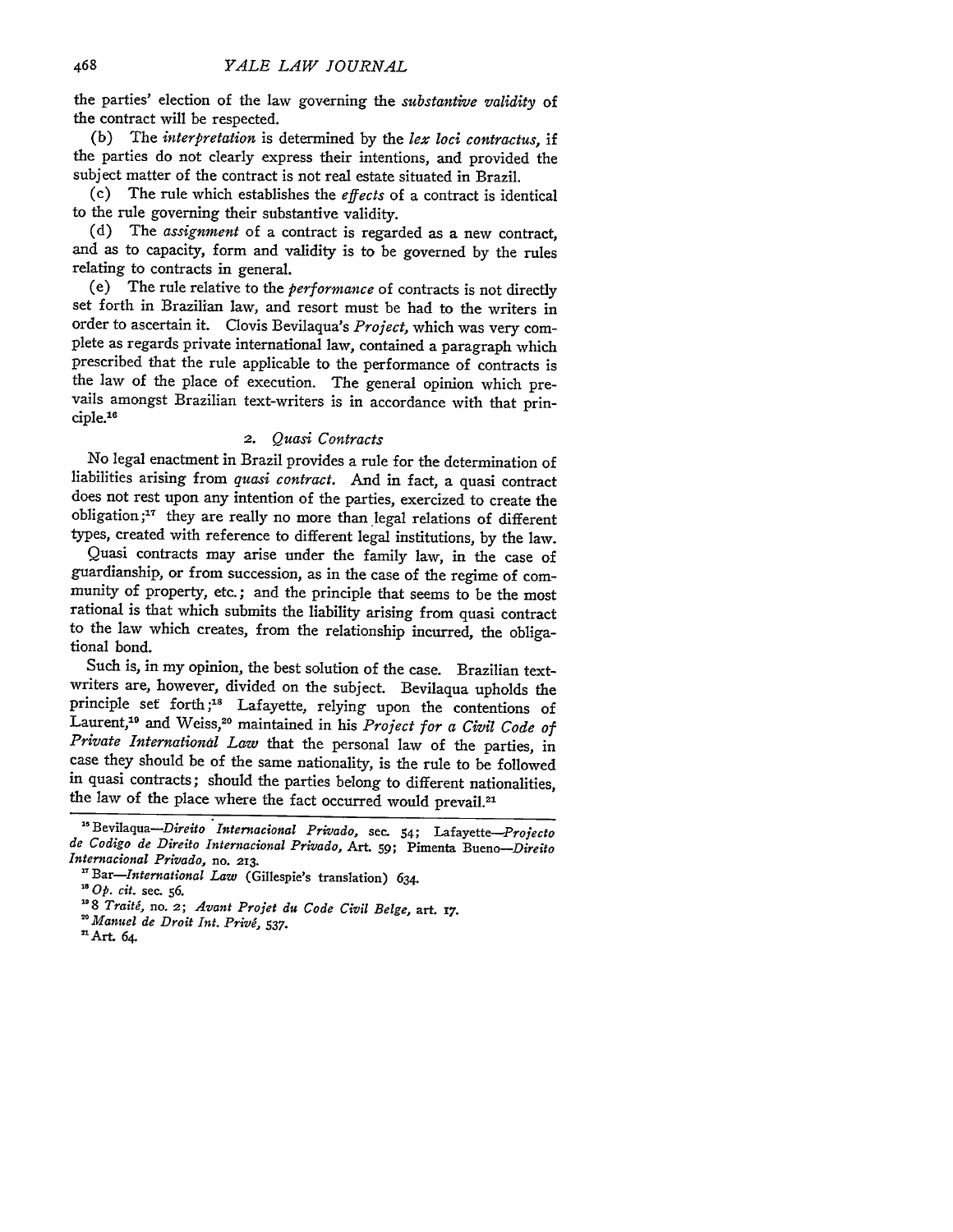## *3. Torts* (Delicts)

The situation concerning torts (delicts) is a similar one; Brazilian law is silent as to the principle which governs liability arising from torts, and the Code's lack in this particular point is deeply felt. Bevilaqua stated in his *Project* that obligations arising from unlawful acts should be governed **by** the law of the place where the facts which created the obligation, occurred.<sup>22</sup> Such is also Lafayette's opinion,<sup>23</sup> and that adopted by most commentators of the Code.<sup>24</sup>

#### V. FAMILY LAW

### *I. Marriage*

Marriage celebrated in Brazil is governed

(a) as regards *capacity,* **by** the personal law of the spouses **;25** but in case these should be of different nationalities, **by** the law of the husband, who is the head of family. The Code is not specific on this point, but this is the opinion of its commentators,<sup>26</sup> already supported **by** a judgment of the Federal Supreme Court.

(b) as regards *form,* **by** the maxim *locus regit actum;* but marriage before the consular agent of both parties, or of one of the parties, in case the other one is not a Brazilian citizen, is permitted.<sup>27</sup> The question of matrimonial impediments is not specifically covered. The former civil law of marriage<sup>28</sup> which became extinct with the enforcement of the Civil Code, provided in Art. 47, sees. **3** and 48, that in the case of marriage of foreigners celebrated in Brazil, as well as in the case of marriage of Brazilians celebrated abroad, the impediments prescribed in Brazilian law might be enforced.

This was not a sound doctrine, since the question of *impediments* does not concern the *form* but has to do with the *capacity, and capacity* is governed **by** the personal law.

**By** the new Code, however, this question was given its proper solu4 tion, because the personal law rules the *capacity* and the personal relations between the spouses; but this principle shall not be construed to the prejudice of the general rule relating to the public order.

Decree no. **I8I** of igo.

<sup>&</sup>quot;Art. **35.**

<sup>&</sup>quot;Art **62.**

<sup>&</sup>lt;sup>24</sup> Spencer Vampré, 5; Estevam de Almeida, no. XIII; Merea 14.

Civil Code, Art. **8.**

**<sup>2</sup>i** Bevilaqua, *Commentaries,* **121,** no. **27; i** Espinola, *Brief Annotations on the Civil Code,* 4; Joio Luis Alves, *Civil Code,* **6;** Nicanor Penteado, *Refornas e Innovacies, io.*

<sup>&</sup>quot;Decree No. I8i of i8go, art. 47, sec. **2;** Consular Consolidation, Decree no. **1o,** 384, August **6, 1913,** art. 492; Opinions of the Director General of the )Foreign Office, August 31, 19o8, in Rodrigo Octavio, *Direito Extrangeiro no Brasil,* note no. *i97* a.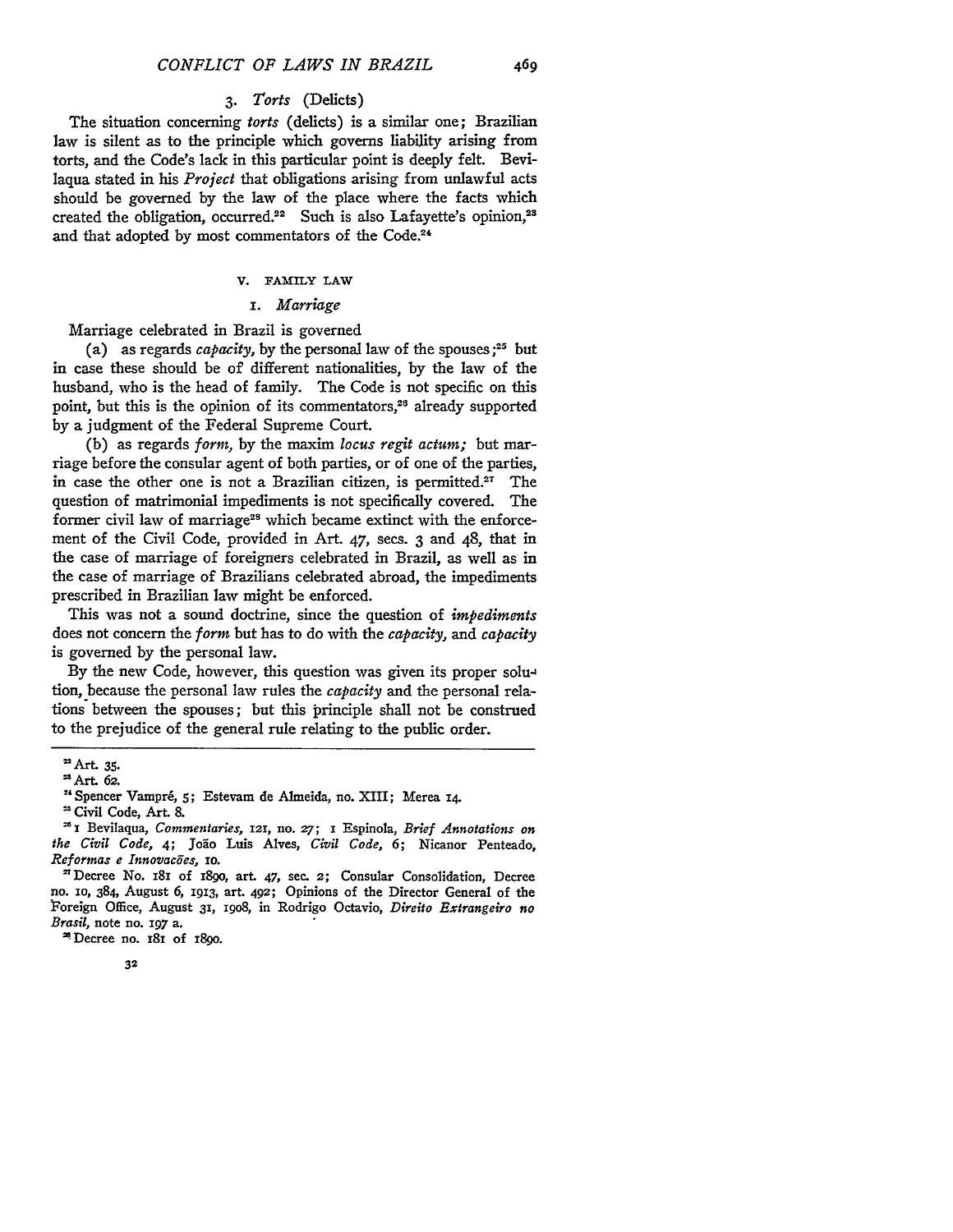An identical principle rules the marriage of Brazilian citizens celebrated abroad, as regards *form and capacity.*

2. Effect of marriage upon property of husband and wife

Marriage may be celebrated with or without a contract.

(a) *Marriage contracts.*

There are no special rules in Brazil governing the validity of marriage contracts, as regards *capacity and substantive validity;* the personal law of the spouses, or of the husband, if they are not of the same nationality, will be applied.

With respect to the form, however, Brazilian law provides that the contract must be made *solemnly,* before a notary public, and prior to the celebration of the marriage.29 Such contract may not be changed during the marriage. The contracts of marriage generally relate to economic relations. However, in case the parties thereto be foreigners, they may stipulate the law which they elect to govern the marriage relations and may declare the place of the conjugal domicile, a circumstance which may become of great importance regarding the personal effects of the marriage.

Brazilian law<sup>30</sup> provides that the law of the nationality of the person governs the personal relations of the spouses and the régime of the property of husband and wife, the option in favor of the Brazilian law being lawful in reference to such régime. This option must be exercised in expressed terms; the contract is the regular form for expressing it.31

(b) *No Marriage contract.*

(i and 2) If the marriage is celebrated without contract, its effect upon immovable and movable property owned by the spouses at the time of the marriage or acquired by them subsequently to the marriage, is to submit it to the law of the spouses, or to the law of the husband, if they happen to be of different nationalities.

The same rule will, be observed by the Brazilian courts, if the marriage is celebrated abroad.

If the spouses are Brazilian, or only the husband is Brazilian, in the absence of any contract, all property of the spouses will be held by them under a régime of complete community.<sup>32</sup>

(3) *Change of domicile or nationality* has no effect upon rights definitively acquired according with the former law, with respect to the property of husband and wife. Such being the case, a contract

<sup>&#</sup>x27;Civil Code, Art. 256.

*<sup>&#</sup>x27;Ibid.* Art. 8, Introduction.

**<sup>&#</sup>x27;** Bevilaqua, *Commentaries* **122,** n. **23;** Joio Luiz Alves, *Civil Code, 6;* Nicanor Penteado, *Reformas e Innovacies feitas no Codigo Civil,* io and **Ii** sec. 16; 1 Espinola, *Brief Annotations, 41.*

<sup>&#</sup>x27;Civil Code, Art. **258.**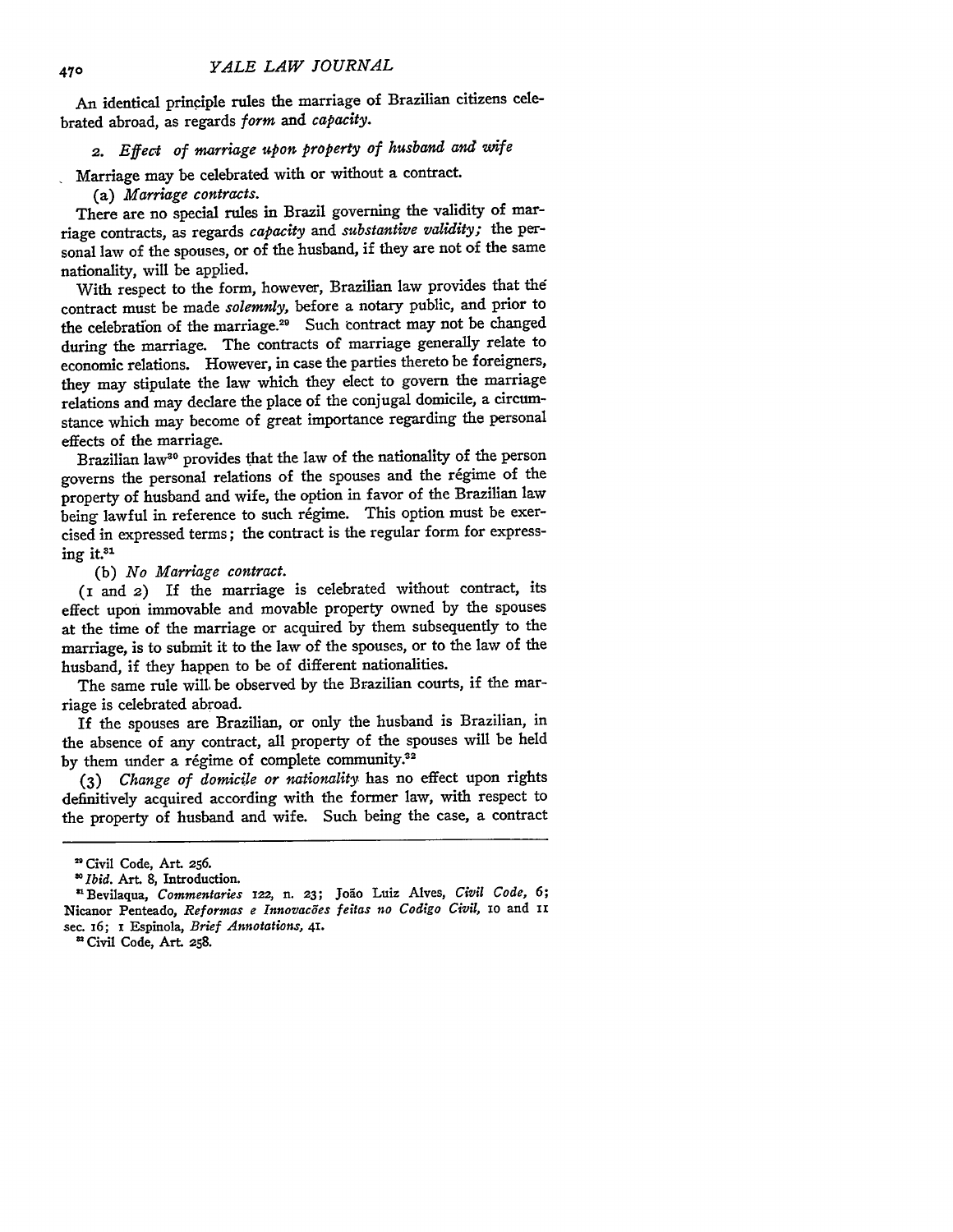of marriage or even the legal situation of the property as established by the law of the domicile or nationality of the spouses at the time of the marriage, will not be affected by a change of domicile or nationality. The new civil law of the spouses must be only resorted to in order to determine the new relations appearing after the change, and to rule, of course, their subsequent capacity, even as regards immovable property.

In case of simple change of domicile, the submission of the personal relations to the law of the new domicile is a much controverted question from a theoretical standpoint. Brazilian law is silent on the point.

# *3. Divorce and Separation*

(a) As the principle of indissolubility of marriage is considered in Brazilian law as one of public order, it has been held that Brazilian courts have no jurisdiction to grant divorces, no matter whether one or both of the parties are aliens.

Brazilian law only knows the divorce *quoad thorum and cohabitationem,* termed in our legal terminology *desquite; <sup>8</sup>*this remedy may be granted by the Brazilian courts in favor of aliens, provided their personal law, or the personal law of the husband, authorizes it.

(b) In granting a separation *(desquite)* in favor of aliens, Brazilian courts will consider the grounds as determined **by** the law of the parties, provided these are likewise valid grounds according to Brazilian law, since in such case the personal law of the parties and the principle of public order as construed by the lex *fori* must be combined.<sup>34</sup>

(c) Brazilian courts will recognize a divorce pronounced by foreign courts if both parties should be aliens. If one of them is Brazilian the foreign judgment will only be considered with reference to its effect upon the property and economic relations of the spouses.

As regards personal relations the foreign judgment will not bind the Brazilian party, who may not contract a new marriage. This has been the opinion sustained by the Federal Supreme Court in a few cases.<sup>85</sup>

An alien, legally divorced abroad, may contract a new marriage in Brazil, even with a Brazilian. Such will be the effect of the legal situation created in the foreign country.<sup>36</sup>

Of course Brazilian courts will not recognize a divorce in a foreign

*Ibid.* Art. **315,** n. IL

Bevilaqua, *International Private Law,* sec. 45; Judgment of the Federal Judge of Rio de Janeiro, Diario Official ("Official Gazette"), June **x,** i918.

<sup>&#</sup>x27;Judgment of Aug. 16, **1913,** 4 *Revista Turidica,* **301;** Judgment of Nov. 4, *i916,* **8** *Revista Juridica,* 134; Judgment of Aug. i7, **1917, 9** *Revista uridica,* **127.**

<sup>&</sup>quot;Judgment of the Court of Pari, **98 0** Direito 604; Judgment of the First Magistrate of Peace of Rio de Janeiro, 5 *Revista Juridica*, 165.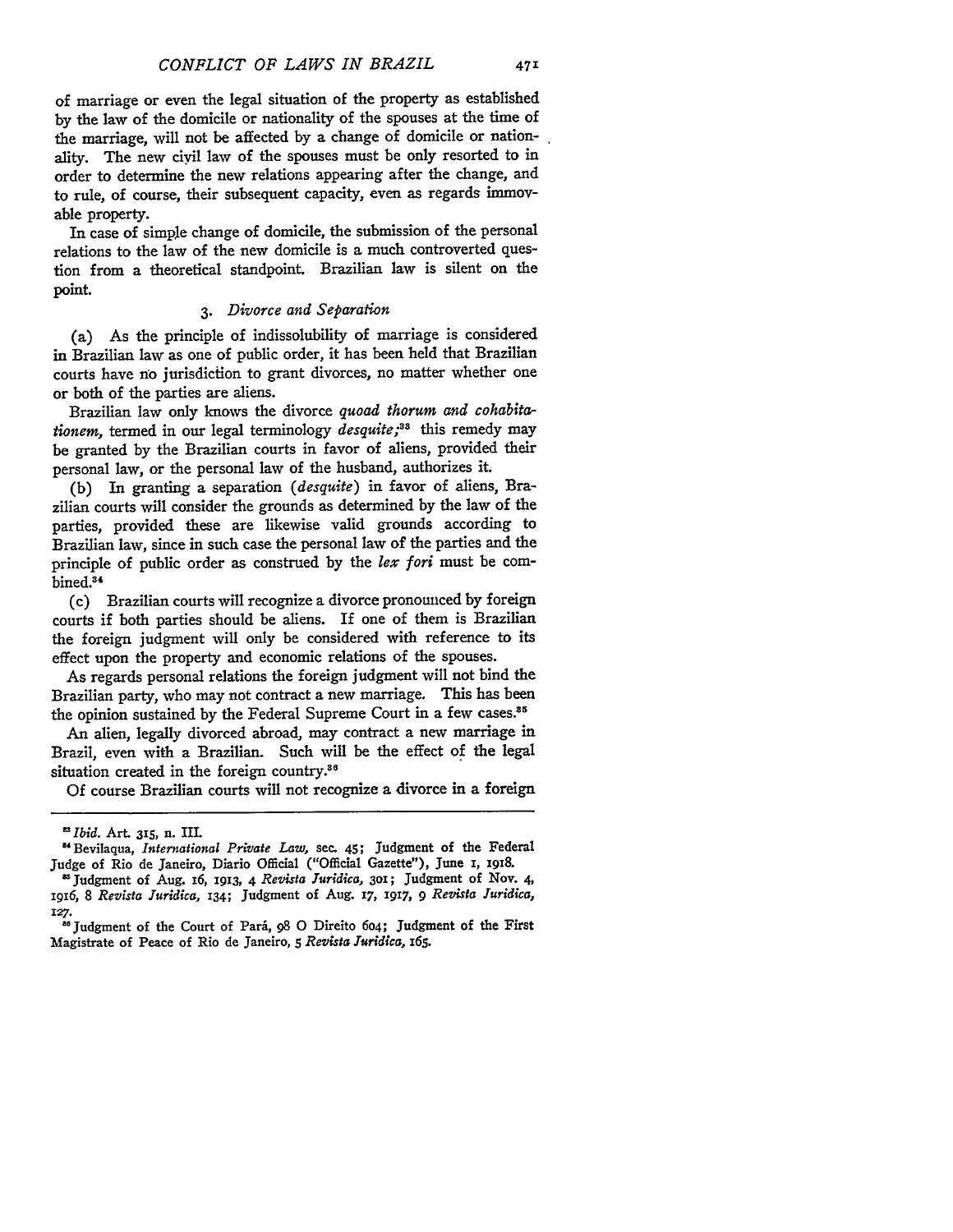country on the application of a Brazilian husband, inasmuch as this judgment would not only be contrary to the Brazilian law, but also to the principle of private international law which makes the marriage subject to the personal law of the husband. However, some judgments have been granted by the French Courts, decreeing the divorce of spouses, where the husband was a Brazilian, on the ground that the wife had not acquired the Brazilian nationality by the marriage, being a French woman domiciled in France.<sup>37</sup>

In order that a foreign judgment may be enforced in Brazil, it must, in general, be homologated by the Federal Supreme Court. This homologation is not, however, necessary to establish the legal status of the parties.

# *4. Legitimacy and Legitimation*

- (a) The legitimacy of children may be effected by the father
	- (i) at the 'moment of birth
	- (2) **by** a public deed
	- $(3)$  by wills.<sup>88</sup>

Illegitimate children, under determined circumstances, may also acquire their legitimacy by means of a suit against their parents.<sup>39</sup>

The legitimation arises only through subsequent marriage.<sup>40</sup>

As to aliens in Brazil, the personal law of the parties will govern legitimacy and legitimation. There is not, however, any legal rule governing the subject, if the father and the child should be of different nationalities. It is a matter to be settled by the writers. The theoretical opinion which is followed in Brazil is not by any means sound.

(b) Brazilian courts will recognize a legitimacy acquired by acts done in foreign countries according to the personal law of the parties. The children will enjoy all rights with respect to immovable and movable property situated in Brazil, which may be granted to them by their personal law. In Brazil the legitimation through subsequent marriage grants to the children the same rights which they would have had if they had been born legitimate.<sup>41</sup>

# *5: Adoption*

There is no definite rule in Brazil as regards adoption when either the adoptive parent or the child is an alien. Lafayette<sup>42</sup> and Bevilaqua<sup>43</sup> have maintained, following the general prevailing opinion of

*'International Private Law,* see. *47.*

*Si Questions Pratiques de Droit Int. Privi,* **321.**

<sup>&#</sup>x27;Civil Code, Art. **357.**

**so** *Ibid.* Art. **363.**

*Ibid.* Art. **353.**

*<sup>&#</sup>x27; 1Ibid. Art.* **352.**

*Project,* Art. **39.**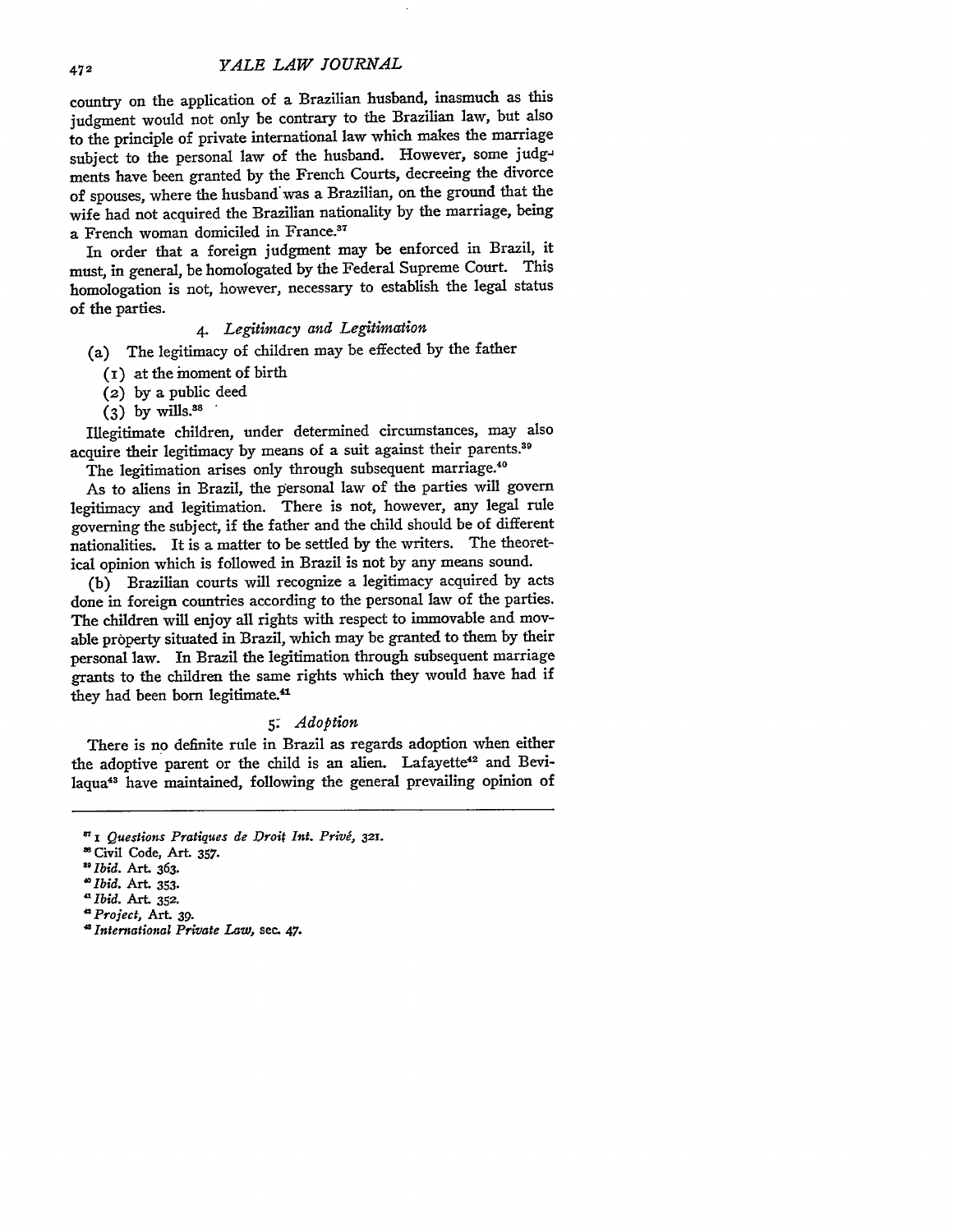473

the writers, that the capacity to adopt or to be adopted, and the effects of the adoption, will be ruled, respectively, by the personal law of the adoptive parent and of the child.

(b) Adoption proceedings which have taken place in foreign countries wiJll be recognized in Brazil as legal acts performed abroad. The rights of children adopted in foreign countries to immovable or movable property situated in Brazil will be determined by the law under whose authority the adoption has taken place.

#### *6. Parental Power*

(a) The power of foreign parents with respect either to the person of the child or to the rights of the parents to his immovable or movable property situated in Brazil or in a foreign country, is not governed in Brazil by any specific legal rule.

If the parents and children are of the same nationality, these relations are governed by their personal law, as generally provided for in Art. 8 of the Introduction to the Civil Code.

(b) But in case there is a diversity of nationality, resort must be had to the writers. It is my opinion that all such relations must be governed by the personal law of the children in connection with the *lex loci,* in order to prevent the exercise of parental rights which offend the principles of public order, morality or good customs.<sup>44</sup>

### *7. Guardianship*

(a) Brazilian courts will appoint a guardian for children of foreign parentage living in Brazil, if they have not a guardian legally appointed abroad. This duty of the Brazilian courts arises from common jurisdiction over the matter to provide for the protection and defence of the person and property of the orphan.

According to the general principle, the capacity to be a guardian and the rights, duties and liabilities of a guardian are to be construed in accordance with the personal law of the guardian.<sup>45</sup>

(b) If the child is not domiciled in Brazil, and in case there is not a guardian appointed by the courts of his domicile or a person who represents the same, the custody and administration of the property will be entrusted to the Curator of absentees. Brazilian courts may not appoint a guardian, since they only possess jurisdiction over the property situated in Brazil and not over the person of the child.

(c) Brazilian courts will recognize the rights and duties of foreign guardians with respect to the person or property of the ward, provided they do not offend the legal principles of public order and good customs in force in Brazil.

<sup>&</sup>quot;Bevilaqua, sec. 48.

<sup>&#</sup>x27;Lafayette, *Project,* Art. 43 **1** Bevilaqua, sec. So, **I.**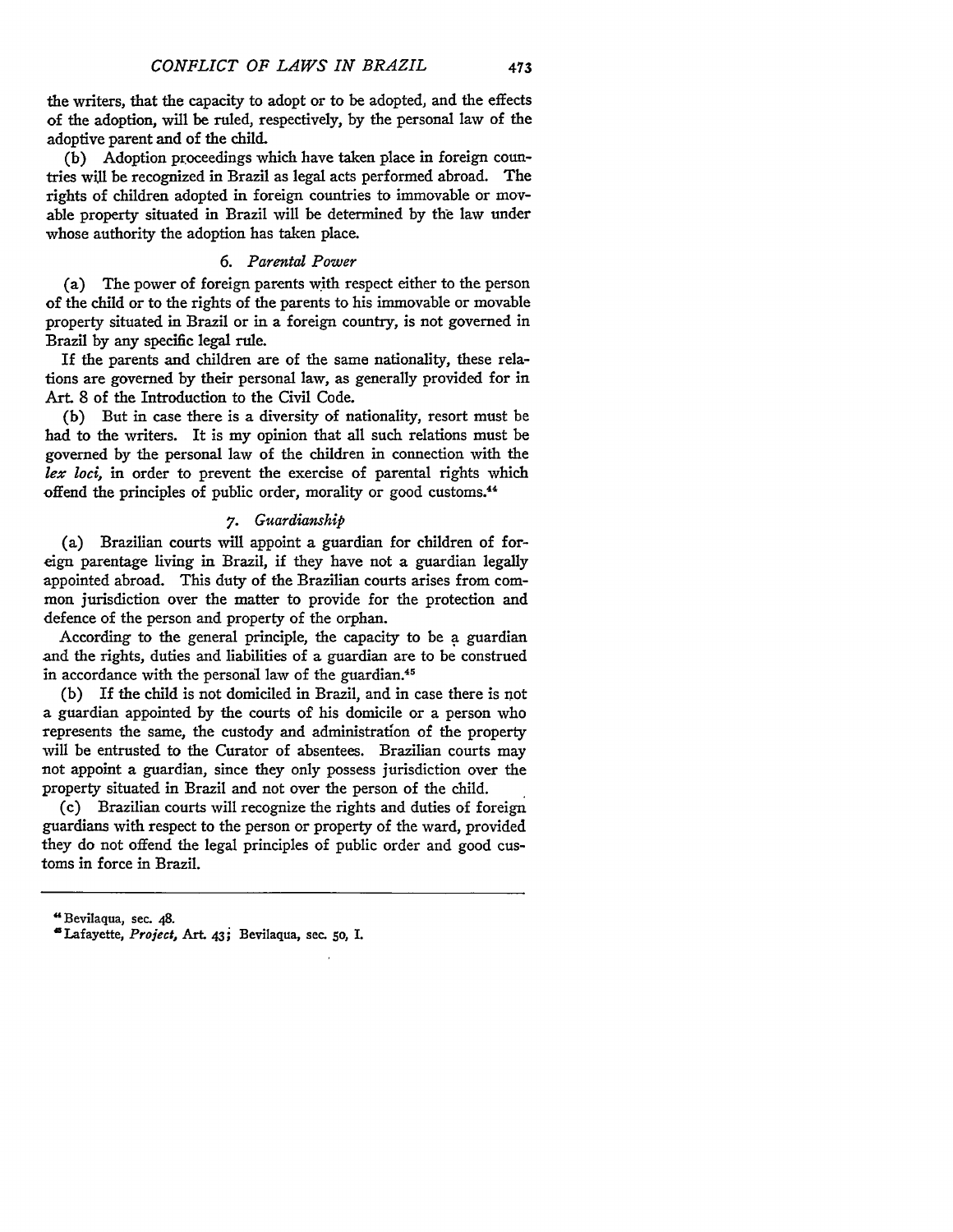#### **VI. SUCCESSION**

*I. Intestate*

(a) In regard to intestate succession the same rules are applied in Brazil to immovable or movable property, whether situated in the country or in a foreign country.

(b) The personal law of the *de cuius* determines:

- **(I)** who acquires the property;
- (2) how it is acquired;
- **(3)** the acceptance and repudiation of the inheritance;
- (4) the effect of such acquisition;
- (5) the duty of collation.

Such is the rule specifically set forth in Art. 14 of the Introduction to the Civil Code.

The only exception to the general rule that applies the personal law of the *de cujus,* is in the case where no heirs exist. A vacant inheritance which occurs in Brazil is turned over to the States of Brazil, according to Brazilian law, and is not governed by the personal law of the *de cujus.*

(c) The payment of debts is governed **by** the law of the place where the obligation was created.

#### **2.** *Testamentary*

The above rule also governs in Brazil

- (a) the legal reserve;
- (b) wills relating to immovable and movable property, as regards
	- **(I)** capacity;
	- (2) substantive validity; **(3)** interpetation ;46
	-

**(4)** form. As concerns the form, the application of the rule *locus regit actum* is optionable, and the law authorizes the making of a will before a Brazilian consul.<sup>47</sup>

#### **VII. PROCEDURE**

### *I. Jurisdiction of courts*

(a) Courts in Brazil have jurisdiction as regards subject matter, from an international point of view. The general principle which determines jurisdiction is that the suit must be brought at the domicile of the defendant *(actor sequitur forum rei)* **.4***<sup>8</sup>*

Sometimes, however, the situation of the property may establish the jurisdiction in an optional form; or with a mandatory character,

<sup>&</sup>quot;Civil Code, Introduction, Art. 14.<br>"Ibid. Art. 14, sole sec.

<sup>&#</sup>x27; *Ibid.* Art. **i4,** sole sec. **4'** Consolidation of Federal Procedure, Part **3,** Art. **I9.**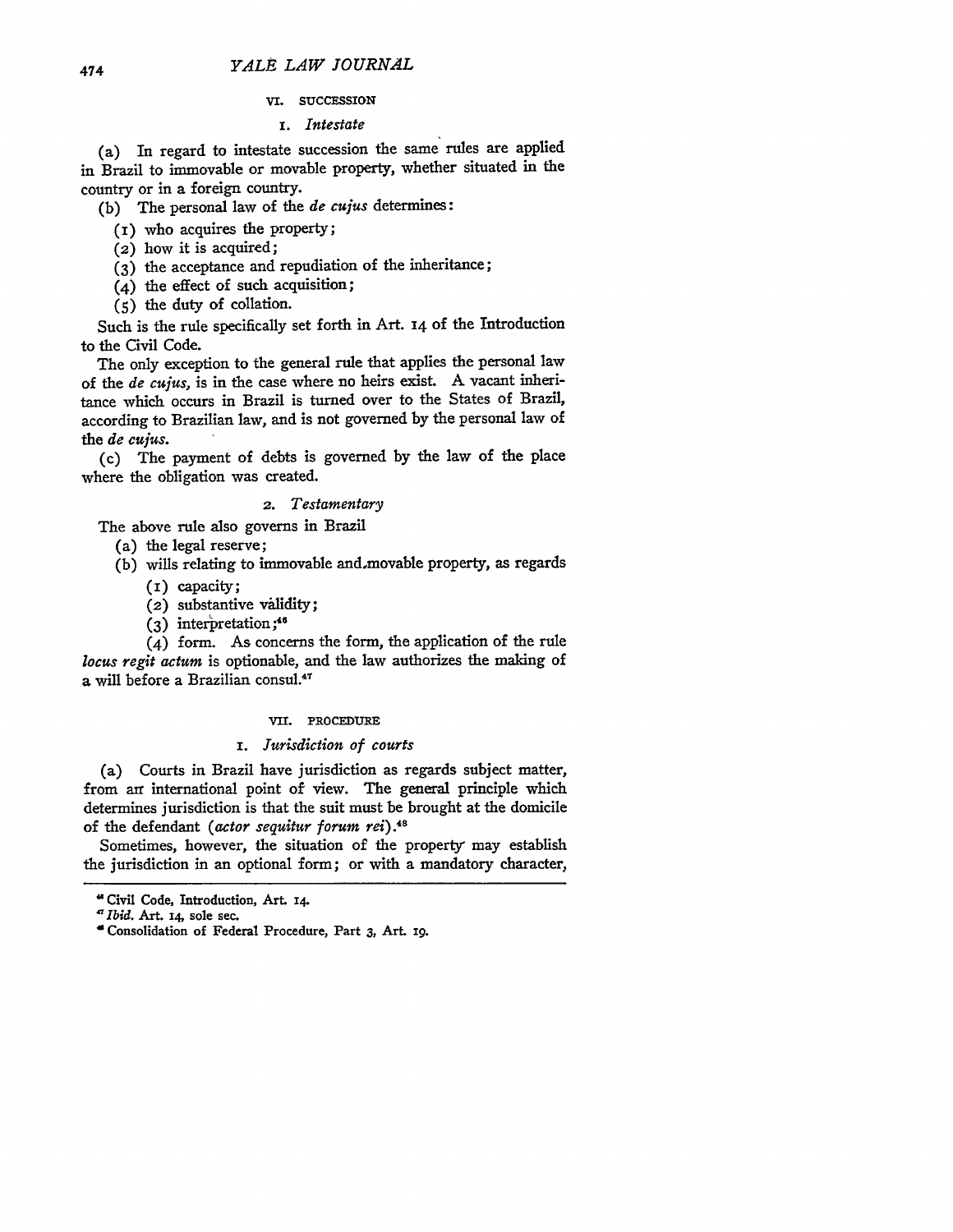as **in.** case of actions for the division and demarcation of immovable property.<sup>49</sup>

According to such principles a suit may be brought in a Brazilian court, whenever the defendant has his domicile in Brazil:

**(i)** regarding immovable property situated in a foreign country;

*(2)* regarding the breach of a contract made in a foreign country which is neither to **be** performed in Brazil nor relates to property in Brazil.

Before bringing a suit in the Brazilian courts the plaintiff must ascertain whether the courts of the situation of the property or of the place where the contract was made have any exclusive jurisdiction over the matter according to their local law, since the judgment would have to be subsequently enforced abroad; it being a well-established principle that no courts will enforce foreign judgments where they deem that the case was one of their exclusive jurisdiction.

It is necessary to bear in mind that Art. **15** of the Introduction to the Civil Code provides that the lex fori will determine the jurisdiction, the form of proceedings and the means of defence; Brazilian courts are always granted jurisdiction over suits against a defendant domiciled or resident in Brazil, for obligations or liabilities assumed in Brazil or abroad.

(b) There are no limitations in Brazil, because of the citizenship of the parties, as to the bringing of suits. In general, the domicile of the defendant determines the jurisdiction of the court.

And so

(i and 2) Brazilian courts have jurisdiction in a suit between a citizen and a foreigner or a foreign corporation, or between foreigners or foreign corporations, if the defendant, citizen or foreigner, is domiciled in Brazil.

*A domicile* grows out of the intent **to** reside permanently, as determined **by** continuous residence for a period longer than one year, or as defermined at any time **by** the ownership of immovables or of industrial or commercial establishments, or by any other fact that induces the intention of residence.<sup>50</sup>

**(3)** The first citation of the defendant into Brazilian courts in an action *in personam* must be made

(a) personally,

or if the defendant is absent **by:**

**(b)** letter rogatory, if he is at a known place; or **by**

(c) notice **of 3o** days, if he is at an inaccessible or unknown place.<sup>51</sup>  $\Delta$ 

Decree **N.** 72o, Sept. **5,** i8go, Art. *ig.*

Consolidation cited, Art. **2o.**

*<sup>&#</sup>x27;Ibid.* Art. 48 c.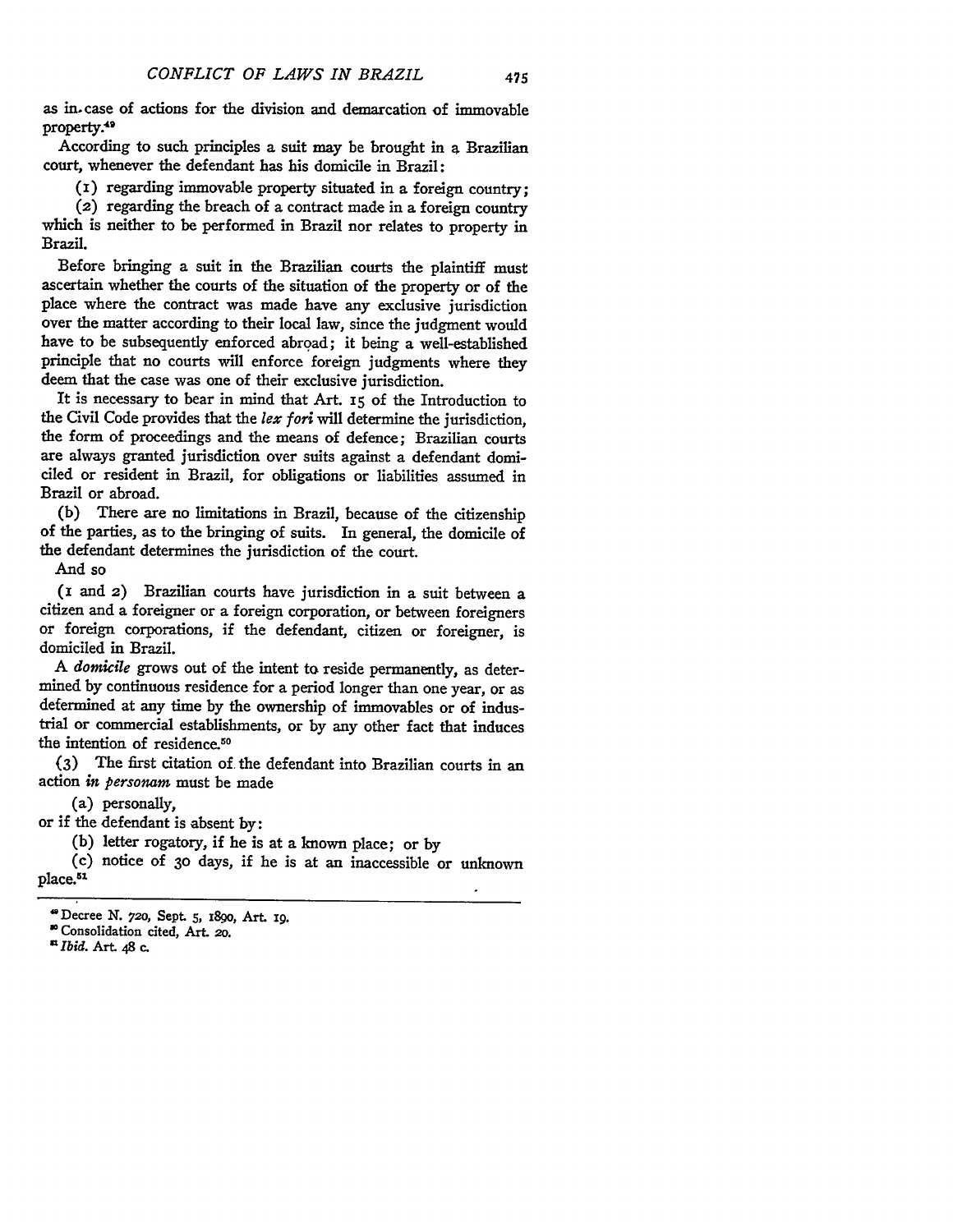*YALE LAW JOURNAL*

After the initial citation is regularly made the case will go on its regular course, whether the defendant defaults or is represented.

Brazilian law attaches a great deal of importance to the matter of citation in an action *in personarn,* or in actions of any other nature. The legality of the citation of the defendant in pursuance of the provisions of the respective foreign law constitutes a necessary requisite for the enforcement by the Brazilian courts of a foreign judgment.<sup>52</sup>

## 2. *Matters of procedure*

Brazilian courts regard as matters of procedure, and hence as subject to the *lex fori,* all statements directly concerning the course of the action.

Matters regarding

**(I)** Prescription

(2) Evidence (proof)

**(3)** Damages

(4) Set-off (compensation)

are considered by the Brazilian courts as substantive matters, not matters of procedure. But no legal rule in Brazil declares that such matters are subject to the *lex fori.* Once more the writers will have to settle the controversy.

With respect to *evidence* the Courts have held all proceedings relating to the admissibility of proofs and their force must be ruled by the *lex loci actus;5 3* as to *prescription,* the courts have decided such a matter to be subject to the law of the place where the obligation was created.54

### VIII. **EFFECT** OF FOREIGN **JUDGMENTS**

(a) Foreign judgments may be enforced **by** the Brazilian courts, but for such purpose the judgment must be homologated by the Federal Supreme Court.

Foreign judgments will only be homologated provided the following requisites shall be fulfilled:

(I) they shall present all extrinsic formalities which, according to the law of the respective country, are necessary to render them capable of execution;

(2) they must have been pronounced by a court having jurisdiction over the case, and the parties must have been duly notified, or else their non-appearance or default legally proved according to the same legislation;

**(3)** they shall have become *res judicata;*

*<sup>&#</sup>x27;Ibid.* Art. 8, no. **2.**

*<sup>&#</sup>x27;2 Revista Juridica, 349.*

<sup>&</sup>quot;Diario Official, of January 6th, 1918.